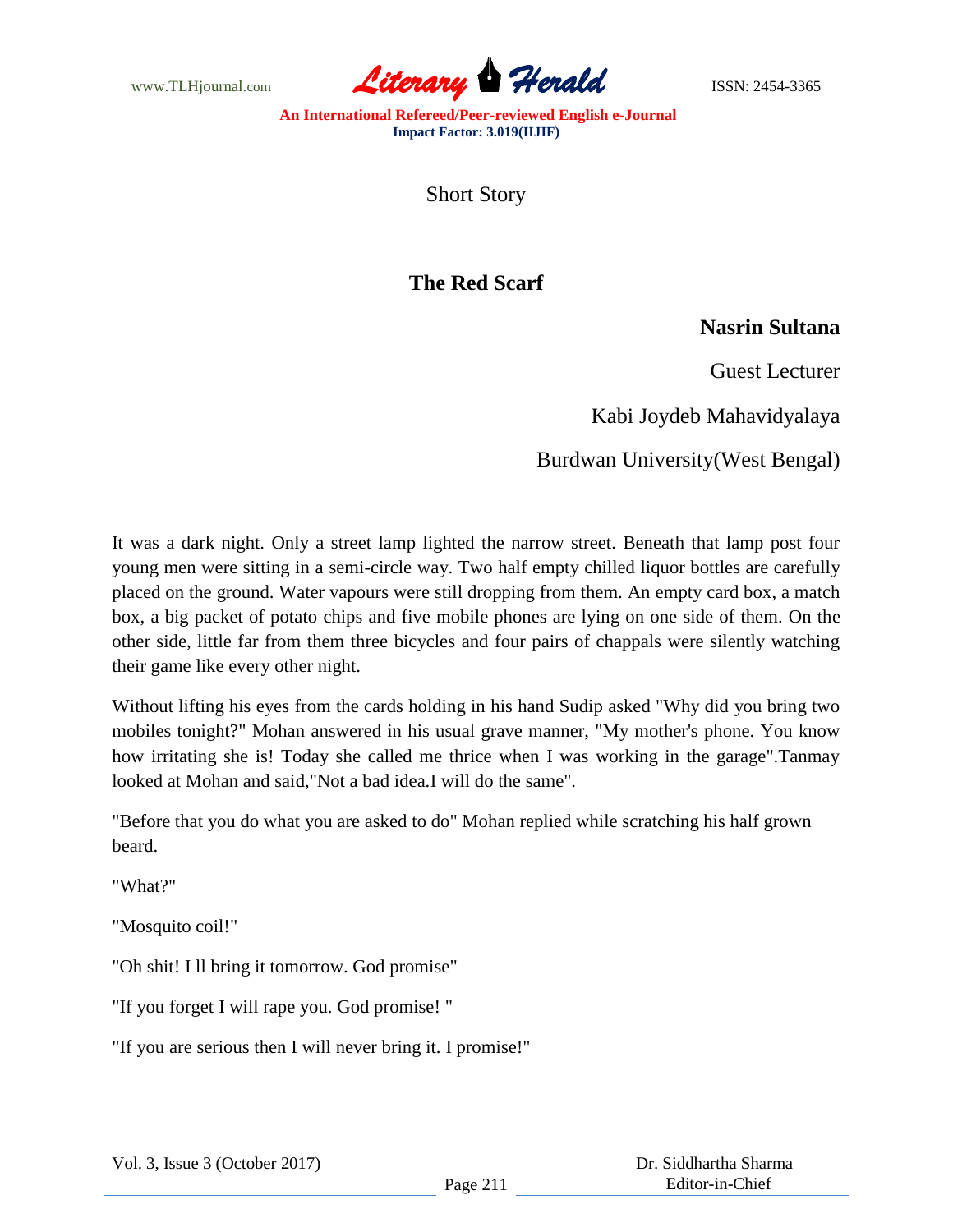

**An International Refereed/Peer-reviewed English e-Journal Impact Factor: 3.019(IIJIF)**

Everyone started laughing except Mohan. To continue the mood Tanmay started imitating a contemporary porn actress and in a mischievous tone he took his face to Mohan and said, "Oh baby! Let's do it na!" This time Mohan also started laughing and to answer Tanmay he kicked him hardly. Tanmay fall on the ground and started laughing. Slowly his smile disappeared and his eyes started glittering with the light of the lamp. After a sigh he said "Life has become very boring now! Such a long time passed and we didn't do anything." After a pause he suddenly woke up and said," Let's go to the brothel tonight". Sudip took his mobile, checked the time and said "You go. I am not interested. I have tasted all of them". "Yes! and they don't even taste good" said Chintu and again they started laughing."Hmm. That's true. Even this place has also become more secluded than before. People normally avoid to pass this lane. Oh! Such a sorrow!" Tanmay uttered the last words in a dramatic way to make his friends laugh. But no one paid any attention and he came back to his cards silently.

Half an hour passed. The street dogs also stopped barking. Only the cricket's cry made the night more silent. Suddenly they heard something, a sound, panting very hard.

"Did you hear that?" asked Mohan in a hushed voice.

"Yes yes! Jingling sound of bangles!" Sudip said.

"A lady? This time?" said Chintu astonishingly.

"Is she alone?" Tanmay asked Chintu who was trying hard to look into the dark. They couldn't understand who the lady was or what was she doing there. They could only understand that she was alone and helpless.

Suddenly Mohan said "Turn the light off".

"What?" Sudip asked back.

"Turn off the light you idiot! Can't you see she is alone."

The light went off. The lane became darker. The footstep stopped. Nothing was heard but a whisper. After few second Mohan said "okay! I ll be the last. Let me finish my drink. You guys go on and remember, keep her quiet first. I don't want any trouble".

They did what he said. After almost an hour Sudip and Chintu came back. Sudip chuckled and said "Tanmay is still not done. Go and join him before he kills her with his excessive passion!" Mohan left. After half an hour they came back, collected their things, took their cycles and left the place hurridly without turning the light on.

| Vol. 3, Issue $3$ (October 2017) |          | Dr. Siddhartha Sharma |
|----------------------------------|----------|-----------------------|
|                                  | Page 212 | Editor-in-Chief       |